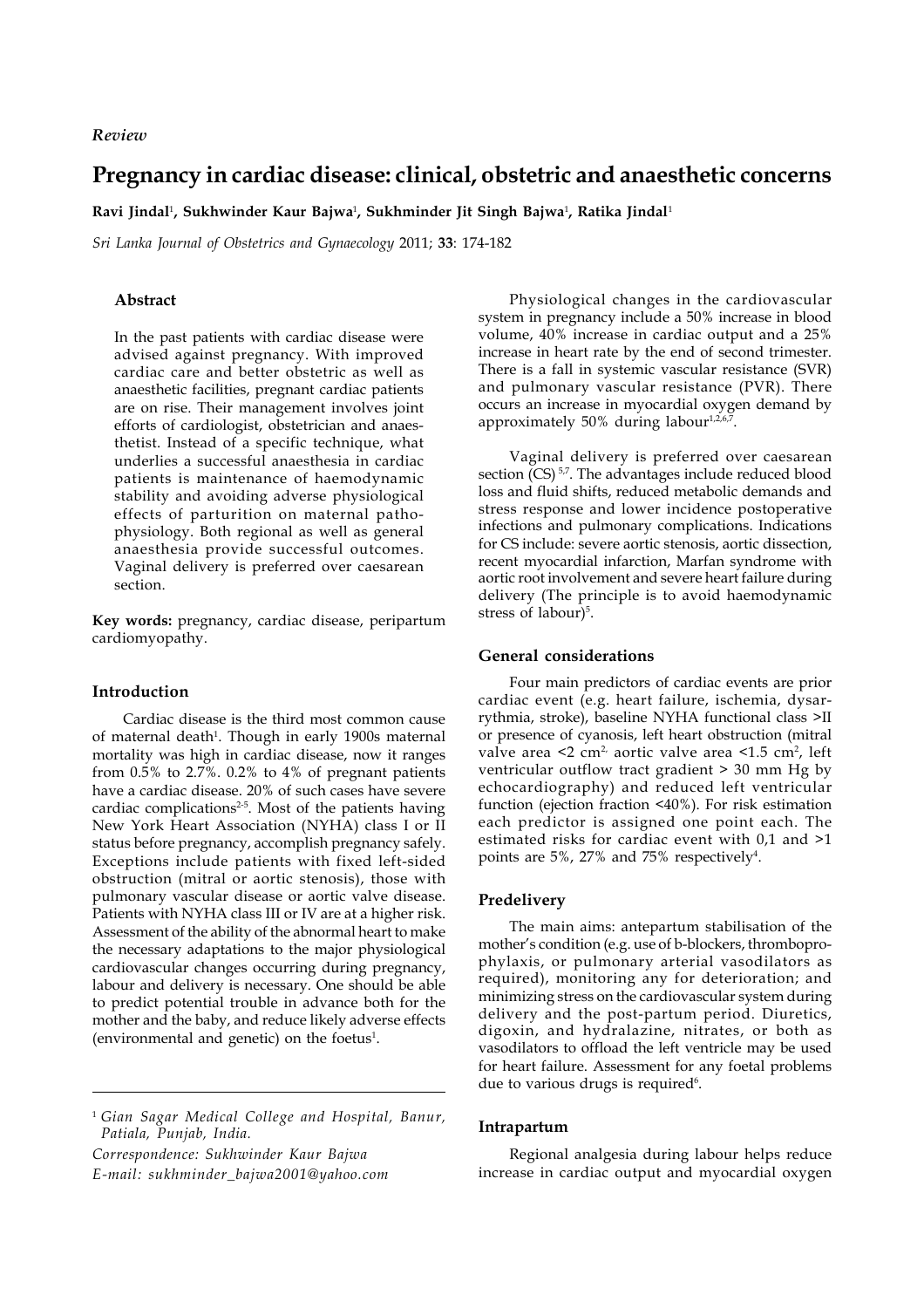demand due to pain and anxiety and facilitate instrumental delivery<sup>8</sup>. General and regional anaesthesia (spinal, epidural, or combined spinal-epidural) can all be used for Caesarean section<sup>9</sup>. Cardiovascular stability is the goal7 . Oxytocin, if required, postdelivery, is given only by infusion $10$ . Bolus administration should be avoided. Ergometrine in severe cardiac disease leads to vasoconstriction and hypertension, and increases the risk of myocardial infarction and pulmonary oedema. Therefore, it should be avoided. Carboprost can lead to or exacerbate pulmonary oedema<sup>7</sup>.

### **Postpartum**

In the post-partum period, high-level maternal surveillance is required till the main haemodynamic changes resolve. The patient is monitored in a high dependency unit (HDU)/ intensive care unit (ICU) with haemodynamic and fluid therapy monitoring. Congestive cardiac failure may occur in first 24-72 hours<sup>11</sup>. For unstable cardiac conditions, surveillance may be required in hospital for up to 2 weeks<sup>7</sup>. Chest infection or peripartum cardiomyopathy (which may occur anytime from 1 month predelivery up to 5 months post-delivery) may compromise postpartum period9 . Adequate posto-perative analgesia should be provided. Due to risk of deep vein thrombosis and subsequent embolisation, early ambulation is advised<sup>12</sup>.

# **Cardiac diseases complicating pregnancy**

# **Congenital Heart Disease (CHD)**

60% to 80% of obstetric patients with cardiac disease have a CHD13,14. These may be cyanotic or acyanotic. Some major issues to be looked into in the peripartum period include evidence of CHF (compensated or uncompensated), pulmonary hypertension, presence of cyanosis and presence of residual ventricular septal defect<sup>15-24</sup>.

### **Cyanotic CHD**

These include tetralogy of fallot, tricuspid atresia, Eisenmemger syndrome and transposition of great vessels25.

Cyanotic lesions have a right to left shunt. Conditions leading to increase in pulmonary vascular resistance (PVR) or a fall in systemic vascular resistance (SVR) should be avoided (Table 1). Uptake of inhalational anaesthetic is reduced leading to prolongation of induction. Onset of intravenous anaesthetic is fast. Nitrous oxide causes rise in PVR and should be used with caution. Air embolism can have disastrous consequences and has to be meticulously avoided. Epidural catheter placement should be done using saline instead of air. Fall in PVR is beneficial. Hence, increasing  $\mathrm{FiO}_2$  and respiratory rate helps decrease the shunt fraction<sup>15-25</sup>.

| Factors decreasing PVR                                                                                                                                                   | Factors increasing PVR                                                                                                                                     |  |  |
|--------------------------------------------------------------------------------------------------------------------------------------------------------------------------|------------------------------------------------------------------------------------------------------------------------------------------------------------|--|--|
| Increasing PaO <sub>2</sub>                                                                                                                                              | Hypoxia                                                                                                                                                    |  |  |
| Avoiding sympathetic stimulation with<br>deep anaesthesia                                                                                                                | Sympathetic stimulation due to light anaesthesia and pain                                                                                                  |  |  |
| Alkalemia                                                                                                                                                                | Acidemia                                                                                                                                                   |  |  |
| Minimising intrathoracic pressure<br>1. Spontaneous ventilation<br>2. Normal lung volumes<br>Low tidal volume<br>$3_{-}$                                                 | Increased intrathoracic pressure<br>Controlled ventilation<br>1.<br>Positive end expiratory pressure<br>2.<br>Atelectasis<br>3.<br>High tidal volume<br>4. |  |  |
| Hypocarbia                                                                                                                                                               | Hypercarbia                                                                                                                                                |  |  |
| Pharmacologic method<br>1. Isoprenaline<br>Phosphodiesterase III inhibitor (milrinone)<br>2.<br>Prostaglandin infusion-PGI, and PGE,<br>3.<br>Inhaled nitric oxide<br>4. | Pharmacologic method<br>Epinepherine<br>1.<br>Norepinepherine<br>2.<br>Phenylephrine<br>3.<br>Nitrous Oxide<br>4.<br>Hyperthermia                          |  |  |

**Table 1. Factors affecting pulmonary vascular resistance (PVR)** 25,26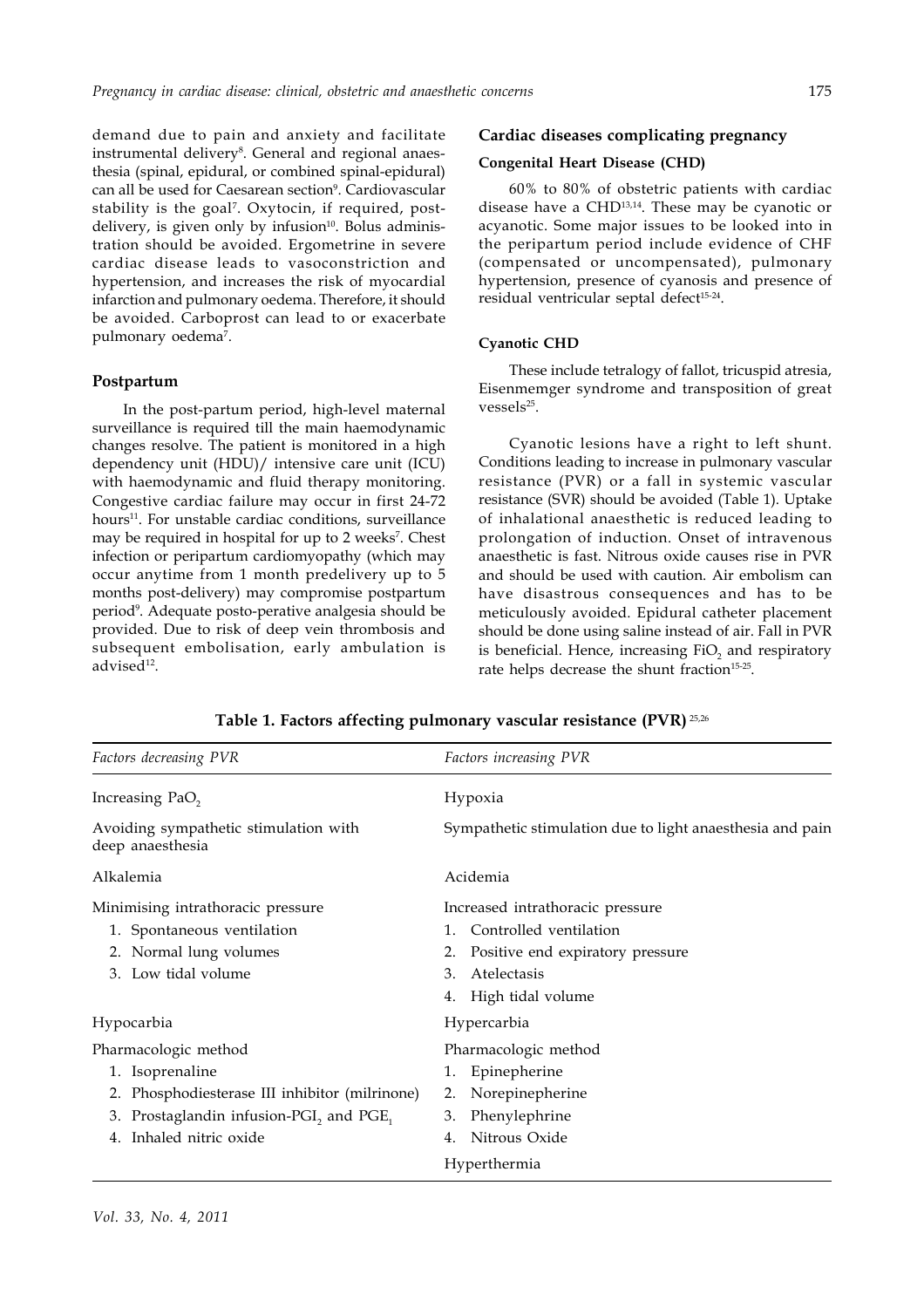Arterial line may be needed. Central venous pressure (CVP) monitoring is reserved for symptomatic patients while pulmonary artery catheter (PAC) placement is anatomically difficult. Transoesophageal echocardiography (TEE) is a useful real time monitor of cardiovascular status, especially under  $GA^{26}$ .

# *Tetrallogy of fallot*

It constitutes 15% of all congenital cardiac diseases<sup>11</sup>. It comprises ventricular septal defect, pulmonary stenosis/ right ventricular outflow tract obstruction (RVOTO), overriding aorta and RV hypertrophy<sup>11,19,25</sup>. Most pregnant women will have had corrective surgery (closure of the VSD and widening of the pulmonary tract) $27$ . Such patients tolerate pregnancy well and are managed like normal obstetric patient alongwith antibiotic prophylaxis and caution for air embolism<sup>11,26</sup>.

# **Anaesthetic management**

Labour: Epidural analgesia or combined spinal epidural (CSE) technique in first stage using intrathecal opiods followed by titrated dilute bupivacaine solutions prevent rapid SVR changes. Hypotension is treated with phenylepherine (though it causes elevation of PVR)<sup>17,28</sup>.

CS: Both regional and general anaesthesia can be used<sup>11</sup>. Single shot spinal should be avoided. Epidural anaesthesia with slow titration of local anaesthetic is used<sup>29</sup>. If general anaesthesia (GA) is used, induction with narcotic and etomidate is preferable to avoid haemodynamic changes<sup>11,26</sup>.

Goals: maintain preload (avoid aortocaval compression) and sinus rhythm, avoid increase in PVR and myocardial depressants, maintain spontaneous respiration<sup>24</sup>.

### *Eisenmenger syndrome*

It is defined as PVR>800 dyne per cm<sup>2</sup> along with right to left or bidirectional shunt. Symptoms include fatigue, dyspnoea, cyanosis, oedema and polycythemia2,25. These patients are prone to thromboembolism2 .

#### **Anaesthetic management**

Labour: Intrathecal opioids in first stage. Anticoagulation can be a concern. Intravenous patient controlled analgesia is an option. Avoid methergine. Oxytocin and prostaglandins should be used with caution<sup>2</sup>.

Caesarean Section: Subarachnoid block is contraindicated25,26. Epidural anaesthesia with slow

titrated dose of local anaesthetic can be used $2.29$ . However avoid fall in SVR. If GA is used, ketamine and etomidate are preferred. Positive pressure ventilation, however causes increase in PVR2,25,29.

Goals: maintain preload, SVR and sinus rhythm. Avoid increase in PVR and myocardial depres $sants<sup>2,19,30</sup>$ .

#### **Acyanotic CHD**

These include atrial septal defect (ASD), ventricular septal defect (VSD), or patent ductus arteriosus (PDA). Shunt is left to right. Patients with small or repaired defects tolerate pregnancy well<sup>1</sup>.

Balance between SVR and PVR determines the shunt fraction. Hence acute changes should be avoided. Avoid air embolism. CVP monitoring is considered in patients with symptomatic heart failure. Arterial catheter may be required in severe cases<sup>2,15,19,31</sup>.

# *ASD*

Small defects (<5 mm) are haemodynamically insignificant<sup>19,21</sup>. There is right atrial and ventricular dialatation, increased pulmonary blood flow and pulmonary hypertension<sup>31</sup>.

# *VSD*

90% VSDs close spontaneously by 10 years of age. Symptomatic patients have to undergo surgical closure<sup>19,31</sup>.

There is left ventricular overload and dialatation in VSD and PDA19.

#### **Anaesthetic management**

Epidural anaesthesia is the preferred technique as it reduces SVR to decrease the shunt flow. GA can be used but one should avoid changes in SVR and PVR11,25,26.

#### **Valvular heart disease**

These comprise 15% of cases with cardiac disease in pregnancy. Rheumatic heart disease (RHD) is the commonest cause. Regurgitant leisions are generally well tolerated in pregnancy. However, stenotic leisions decompensate more commonly<sup>2,11,29</sup>.

#### *Aortic Stenosis (AS)*

RHD is the most common acquired cause while bicuspid aortic valve is the commonest congenital cause. Symptoms include fatigue, syncope, dyspnoea and angina pectoris $11,26$ .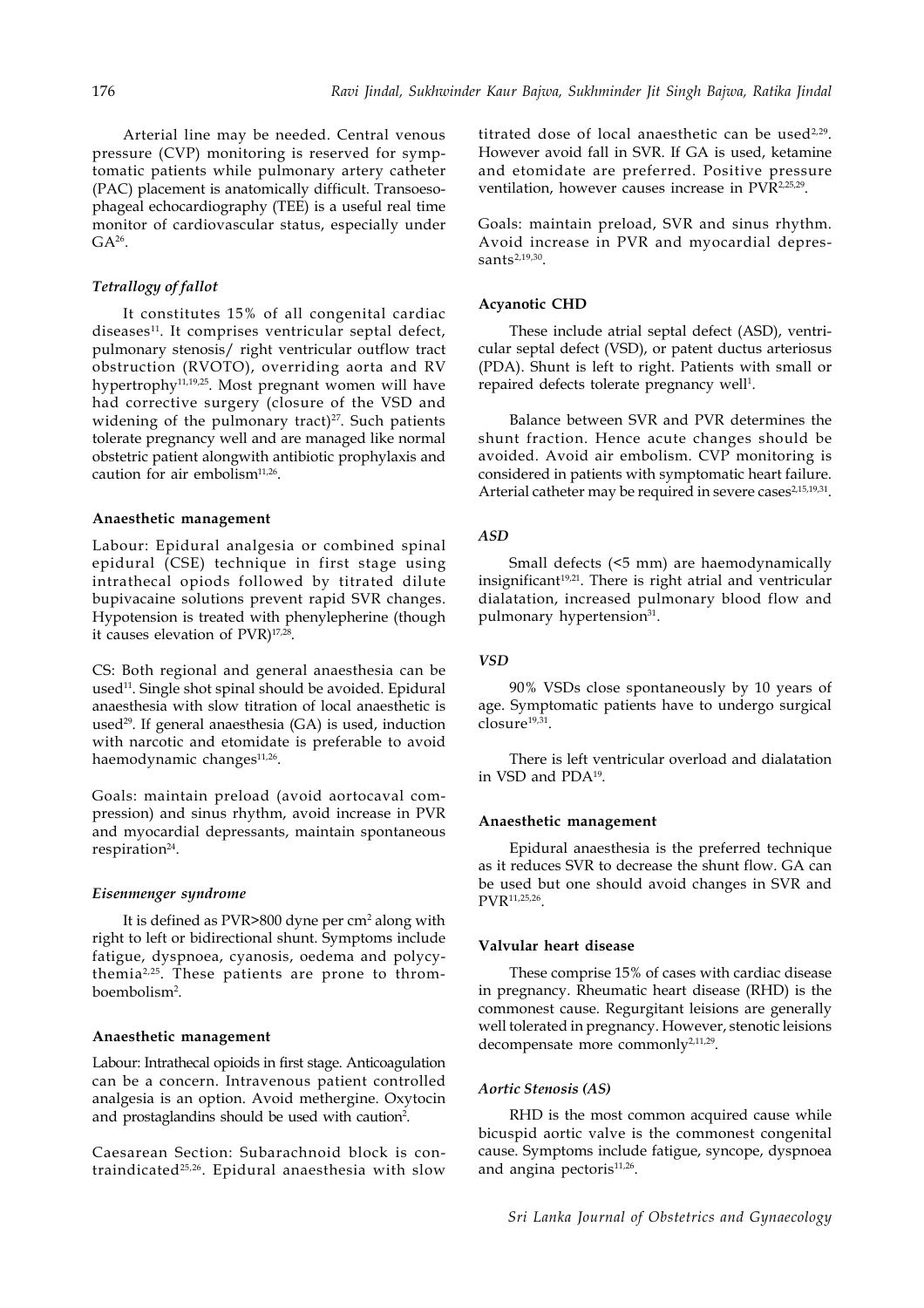**Severity of AS**<sup>33</sup>

|                                                          | <i>Severe</i> | Moderate    | Mild        |
|----------------------------------------------------------|---------------|-------------|-------------|
| Mean<br>Transvalvular<br>pressure<br>gradient<br>(mm Hg) | >50           | 20-50       | 20          |
| Aortic valve<br>area $(cm2)$                             | < 0.8         | $0.8 - 1.0$ | $1.0 - 1.5$ |

In the peripartum period patients with severe AS, due to inability to accommodate increased blood volume and tachycardia, experience worsening of symptom $s^{2,34}$ .

### **Anaesthetic management**

- 1. Labour: Vaginal delivery is preferred in mild to moderate AS. Epidural analgesia with slow titration of opioid and local anaesthetic may be used. However, fall in SVR has to be avoided. In case of hypotension, epinephrine should be avoided as it causes tachycardia. Early analgesia helps avoid stress induced effects<sup>26</sup>.
- 2. CS: CS is preferred in severe AS<sup>26</sup>. Single shot spinal is contraindicated in severe AS<sup>35</sup>. Titrated epidural anaesthesia may be used. For GA, etomidate along with opioids is preferred. Avoid glycopyrrolate, atropine, ketamine<sup>11,26,33</sup>.

Goals: maintain normal sinus rhythm and haemodynamics, avoid bradycardia, tachycardia, fall in SVR and myocardial depression<sup>2,33</sup>.

# *Mitral Stenosis (MS)*

MS occurs mostly due to RHD. It is one of the most common valvular lesion in pregnancy especially in the developing countries<sup>14</sup>. Signs and symptoms include dyspnoea, palpitations, pulmonary oedema, chest pain, haemoptysis and thromboembolism<sup>26</sup>.

# **Severity of MS**<sup>33</sup>

|                                            | Severe | Moderate    | Mild        |
|--------------------------------------------|--------|-------------|-------------|
| Mean valve<br>gradient<br>(mm Hg)          | >10    | $6 - 10$    | 6           |
| Mitral<br>valve<br>area (cm <sup>2</sup> ) | 1.0    | $1.0 - 1.5$ | $1.6 - 2.0$ |

Hyperdynamic cardiac circulation is poorly tolerated during peripartum period. Increased plasma volume leads to pulmonary oedema. Tachycardia decreases left ventricular filling time. Atrial fibrillation (AF) is common<sup>36</sup>. Delivery of baby leads to increased preload due to autotransfusion, predisposing to pulmonary oedema<sup>26</sup>.

# **Anaesthetic management**

- 1. Labour: avoid tachycardia due to stress. Thus, labour analgesia is important<sup>35,37,38</sup>. CSE with intrathecal opioids in the first stage followed by titrated local anaesthetic in second stage is beneficial. Fall in SVR is managed with phenylepherine. Avoid ephedrine unless there is relative bradycardia (Heart Rate<70)<sup>26</sup>.
- 2. CS: Spinal anaesthesia should be avoided in moderate to severe cases due to acute changes in SVR26. Epidural anaesthesia with titrated doses of local anaesthetic is the preferred technique. Drug of choice for hypotension is low dose phenylepherine (50 to 100  $\mu$ g)<sup>2,39</sup>. For GA avoid tachycardia inducing drugs (glycolyrrolate, atropine, ketamine, meperidine, pancuronium). Etomidate is a preferred agent (0.2 to 0.3 mg/KG. β-Blocker (Esmolol 30 to 50 μg/Kg) and moderate dose opioid (Remifentanil 0.5 to 1  $\mu$ g/Kg) should be used. Oxytocin should be used with caution <sup>2,11,39</sup>.

Goals: adequate pain control, maintain sinus rhythm, avoid tachycardia, fall in SVR2,33.

# *Mitral regurgitation (MR)*

Common causes include trauma, bacterial endocarditis, papillary muscle rupture, prosthetic valve dysfunction (acute MR), RHD or myxomatous degeneration<sup>26,33</sup>. Acute MR leads to left atrial volume load, increase in pulmonary pressures as well as pulmonary oedema. Chronic MR causes dialatation of left atrium predisposing the patient to AF2,35. Risk of thromboembolism is increased<sup>2</sup>. Moderate tachycardia, as seen in pregnancy, limits the time for regurgitation<sup>26</sup>.

| Severity of MR <sup>33</sup> |  |  |
|------------------------------|--|--|
|------------------------------|--|--|

|                                | Severe | Moderate    | Mild      |
|--------------------------------|--------|-------------|-----------|
| Area of MR<br>jet $(cm2)$      | >6     | $3.0 - 6.0$ | $\leq$ 3  |
| Regurgitant<br>fraction $(\%)$ | >55    | $30 - 50$   | $20 - 30$ |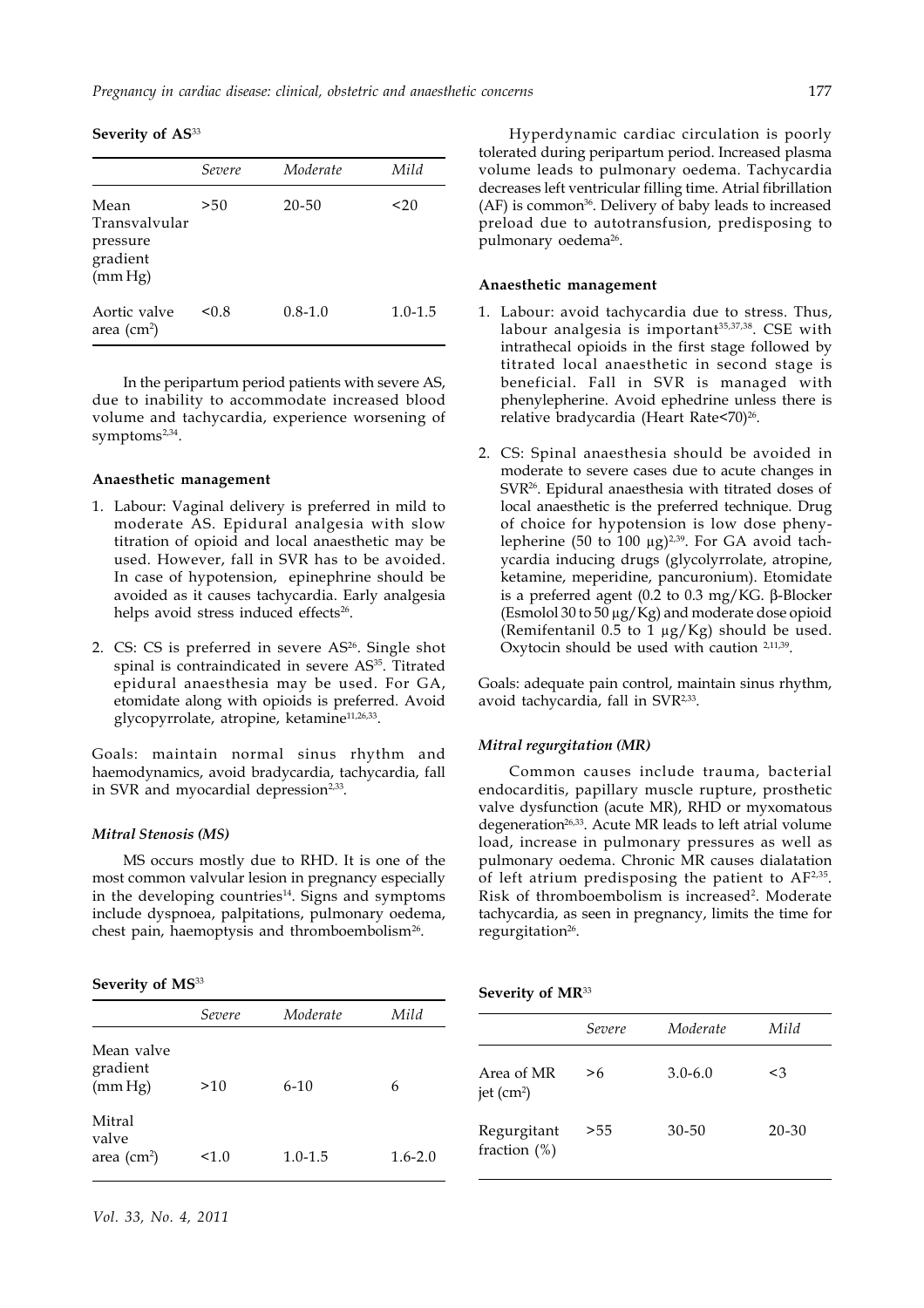# **Anaesthetic management**

- 1. Labour: Epidural analgesia or CSE is preferred as it prevents increase in SVR, promotes forward flow of blood and prevents pulmonary congestion<sup>2</sup>. Early analgesia prevents rise in SVR due to pain<sup>34</sup>.
- 2. CS: Spinal anaesthesia though not contraindicated, but may be poorly tolerated in severe disease due to acute haemodynamic changes. Bradycardia is poorly tolerated. Ephedrine for hypotension helps avoid bradycardia and promotes slight tachycardia. If GA is required, induction with ketamine and glycolyrrolate is recommended. AF should be promptly treated<sup>2,34</sup>.

Goals: Avoid bradycardia, myocardial depression and increase in SVR, slight tachycardia is preferred $2,33$ .

#### *Mitral valve prolapse (MVP)*

Incidence is 10% to 17% of all pregnancies and is usually tolerated well<sup>40</sup>. Anaesthetic management is to decrease cardiac output and left ventricular end diastolic pressure (LVEDP)<sup>11</sup>. Perioperative events causing enhanced left ventricular emptying and reducing the size of left ventricle (increased sympathetic activity, decreased SVR, upright posture, hypovolemia) are avoided as they increase the MVP. Goals of management are similar to MR<sup>33</sup>.

#### *Aortic regurgitation (AR)*

RHD is the commonest cause $11,26$ . Symptoms include fatigue, decreased exercise tolerance, pounding heart and orthopnea. Peripartum tachycardia and fall in SVR reduces regurgitant fraction<sup>2</sup>.

**Severity of AR**<sup>33</sup>

|                                                       | Severe | Moderate | Mild |
|-------------------------------------------------------|--------|----------|------|
| Regurgitant jet<br>area as percentage<br>of LVOT area | >60    | 25-59    | 4-24 |

# LVOT left ventricular outflow tract

Anaesthetic management and goals are similar to that of  $MR^{26}$ .

### *Prosthetic valves*

Risk of foetal complications (foetal haemorrhage due to maternal anticoagulation and teratogenicity) and maternal complications (thrombo-embolic phenomena, valve failure and bacterial endocarditis) is high in a pregnant patient with a prosthetic valve. Porcine heterografts are preferred for women of child bearing age. Both regional and general anaesthesia

can be given safely. Regional anaesthesia is preferred. However, chronic use of heparin may result in thrombocytopenia. Also, continuous anticoagulant therapy is a contraindication for regional analgesia. If GA is required, residual valvular or myocardial dysfunction will influence the choice of anaesthetic drugs. Use of additional monitoring i.e. CVP, PA catheter and A-line is recommended<sup>11</sup>.

# **Endocarditis prophylaxis in cases with cardiac disease**

There is no consensus regarding endocarditis prophylaxis for obstetric patients with cardiac disease undergoing delivery (vaginal/caesarean). Antibiotics should be considered for those at highest risk of an adverse outcome and, when appropriate, given as the membranes rupture. Intravenous amoxicillin and gentamicin should be considered for women with high-risk anatomy or previous history of endocarditis<sup>41</sup>.

Those at highest risk include<sup>41</sup>

- 1. Prosthetic cardiac valve or prosthetic material used for cardiac valve repair.
- 2. CHD if a) unrepaired cyanotic disease (including palliative shunts) b) completely repaired CHD with prosthesis during first 6 months post procedure c) repaired CHD with residual defect.
- 3. Previous endocarditis.
- 4. Cardiac transplant recipients developing valvulopathy.

### **Ischemic heart disease in pregnancy**

Acute myocardial infarction(AMI) occurs in 1 out 0f 35,700 deliveries with a mortality of 7%42. Mortality within 2 weeks of AMI is 50%<sup>5</sup>. Hence, a period of 2 weeks should, preferably be provided before delivery<sup>42</sup>. Most of the cases are due to coronary artery spasm<sup>5</sup>. Use of prostaglandins or methergine is associated with coronary atery spasm. Thus, these should be avoided in patients at risk of AMI. Nitrates help avoid AMI due to coronary artery spasm<sup>35</sup>.

# **Causes of myocardial infarction during pregnancy** or the puerperium<sup>1</sup>,<sup>42</sup>

Spontaneous coronary artery dissection Hypertension Hypercoagulable states Coronary thrombosis Inherited thrombophilias Coronary embolism from: prosthetic mitral or aortic valves the left atrium in mitral stenosis

*Sri Lanka Journal of Obstetrics and Gynaecology*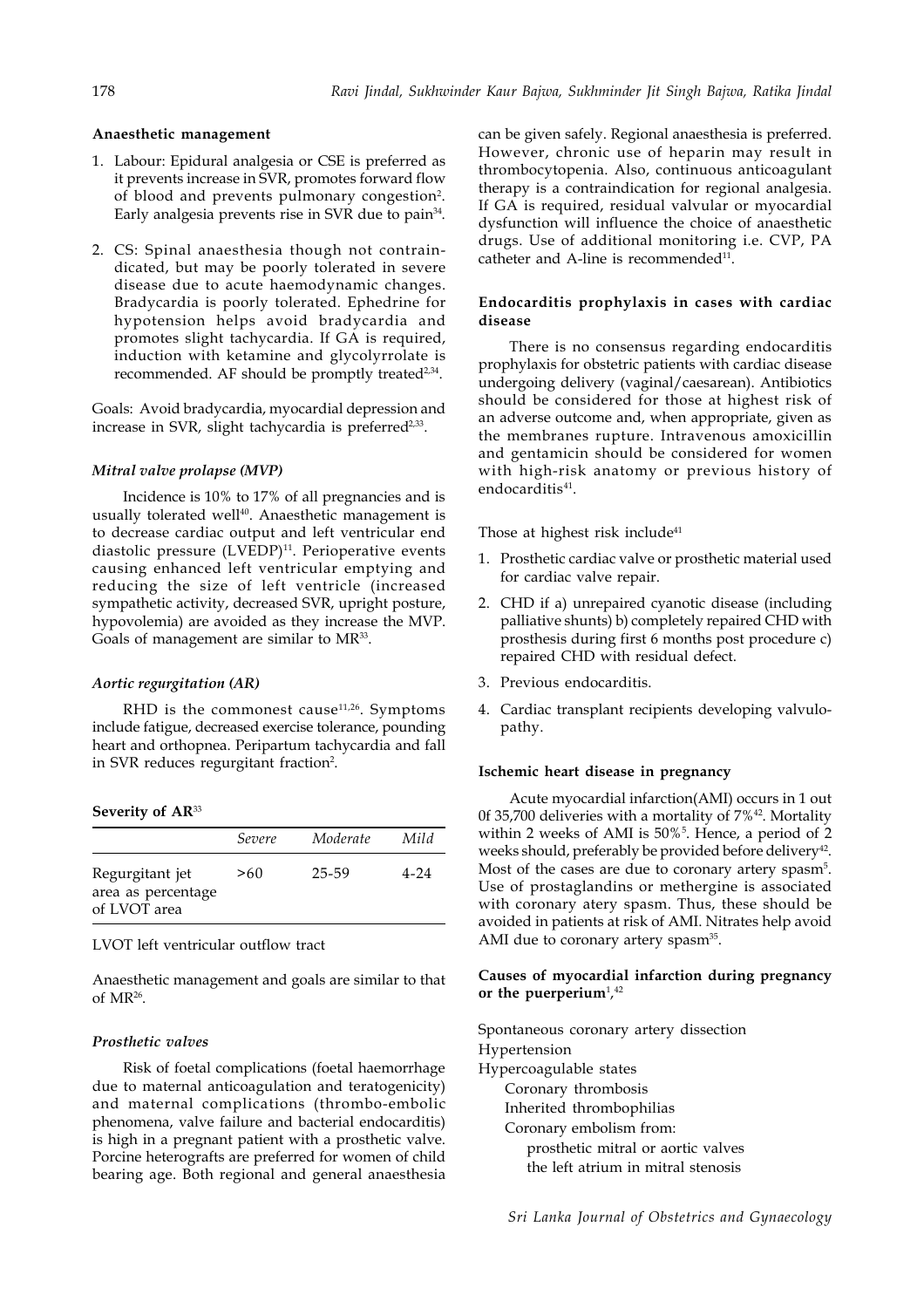the left atrium or ventricle in peripartum or other cardiomyopathy paradoxical in atrial septal defect or patent foramen ovale or in cyanotic congenital heart disease the placenta in molar pregnancy or chorion carcinoma Diabetes mellitus Advanced maternal age Oxytocic drugs Ergot derivatives

Bromocriptine Severe pre-eclampsia

During the peripartum period coronary artery stenting or thrombolytic therapy may be given if the patient is not about to deliver vaginally or by CS, or is immediately postpartum. Aspirin, β-blockers and nitrates are used for management of AMI during pregnancy5,26,35,43. Percutaneous coronary intervention remains the first choice for treatment<sup>8</sup>.

### **Anaesthetic management**

Stress on the heart increases manifold during labour and delivery. Epidural labour analgesia helps reduce heart rate (HR) and haemodynamic stress. β blockade provides a slower HR. Technique of anaesthesia is not important as long as the haemodynamic stability is maintained<sup>26</sup>.

#### **Cardiomyopathy**

Cardiomyopathy during pregnancy can be peripartum, hypertrophic obstructive or idiopathic dialated cardiomyopathy.

# **Peripartum cardiomyopathy (PPCM)**

National Heart, Lung, and Blood Institute Working Group (NHLBI) in 1997 defined PPCM as the onset of heart failure within last month of pregnancy or upto first 5 months postpartum in absence of identifiable cause<sup>7,44</sup>. Echocardiographic criteria include ejection fraction <45%, fractional shortening <30%, and/ or diastolic left ventricular dimension greater than 2.72cm/m2 . Incidence is 1:3000 to 1:4000 live births with a mortality of 18%-50%11,26.

Signs and symptoms include fatigue, dyspnoea, peripheral oedema, palpitations and pulmonary oedema. Etiology is unknown. It is associated with advanced maternal age, preeclampasia, multigravida, obesity and coronary artery disease<sup>35</sup>.

Peripartum management: immediate delivery, if near term35. Management of heart failure includes salt and water restriction, diuretics (frusimide), ionotropic support, afterload reduction. Angiotensin converting enzyme inhibitors are withheld till delivery44. Approximately 50% women recover postpartum. Prognosis depends upon left ventricular function at 6-12 months postpartum $44$ . There is high risk of heart failure in subsequent pregnancy<sup>45</sup>.

#### **Anaesthetic management**

- 1. Labour: Epidural analgesia helps reduce SVR. However, coagulation studies should be done as patient may be on anticoagulant therapy.
- 2. CS: Both regional (epidural) and GA can be used. If epidural anaesthesia is used, slow titration of local anaesthetic is recommended. For GA, inhalational agents, thiopentone and propofol should be used with caution. Stress response during laryngoscopy and intubation, adverse effects of positive pressure ventilation on venous return and of myocardial depressants should be kept in mind. Opioids help reduce stress response. Invasive monitoring including arterial catheters may be required. CVP or PAC should be used, especially for NYHA class III and IV patients. TEE provides real time cardiac monitoring<sup>11,26,46</sup>.

Goals-avoid myocardial depressants and fluid overload.

#### **Hypertrophic obstructive cardiomyopathy**

This is a genetic disorder with varying degree of left ventricular outflow tract obstruction (LVOTO)<sup>26,47</sup>.

 The patients usually tolerate physiological changes of pregnancy. Tachycardia exacerbates LVOTO due to increased contractility and reduction in LV preload and afterload. Therefore, patient is usually on  $β$  blockers<sup>48</sup>.

#### **Anaesthetic management**

- 1. Labour: Epidural analgesia helps avoid tachycardia. However, neuraxial blockade should be used cautiously to avoid fall in SVR2,35,48.
- 2. CS: Both regional anaesthesia and GA may be used. However, single shot spinal should be avoided. Hypotension should be treated with phenyepherine<sup>48</sup>.

Goals: avoid tachycardia, fall in SVR, decreased preload, maintain normal to slightly reduced contractility and normal to elevated SVR<sup>26</sup>.

### **Primary pulmonary hypertension (PPH)**

PPH is defined as elevated PA pressures (mean pulmonary artery pressure (PAP)>25 mm Hg at rest)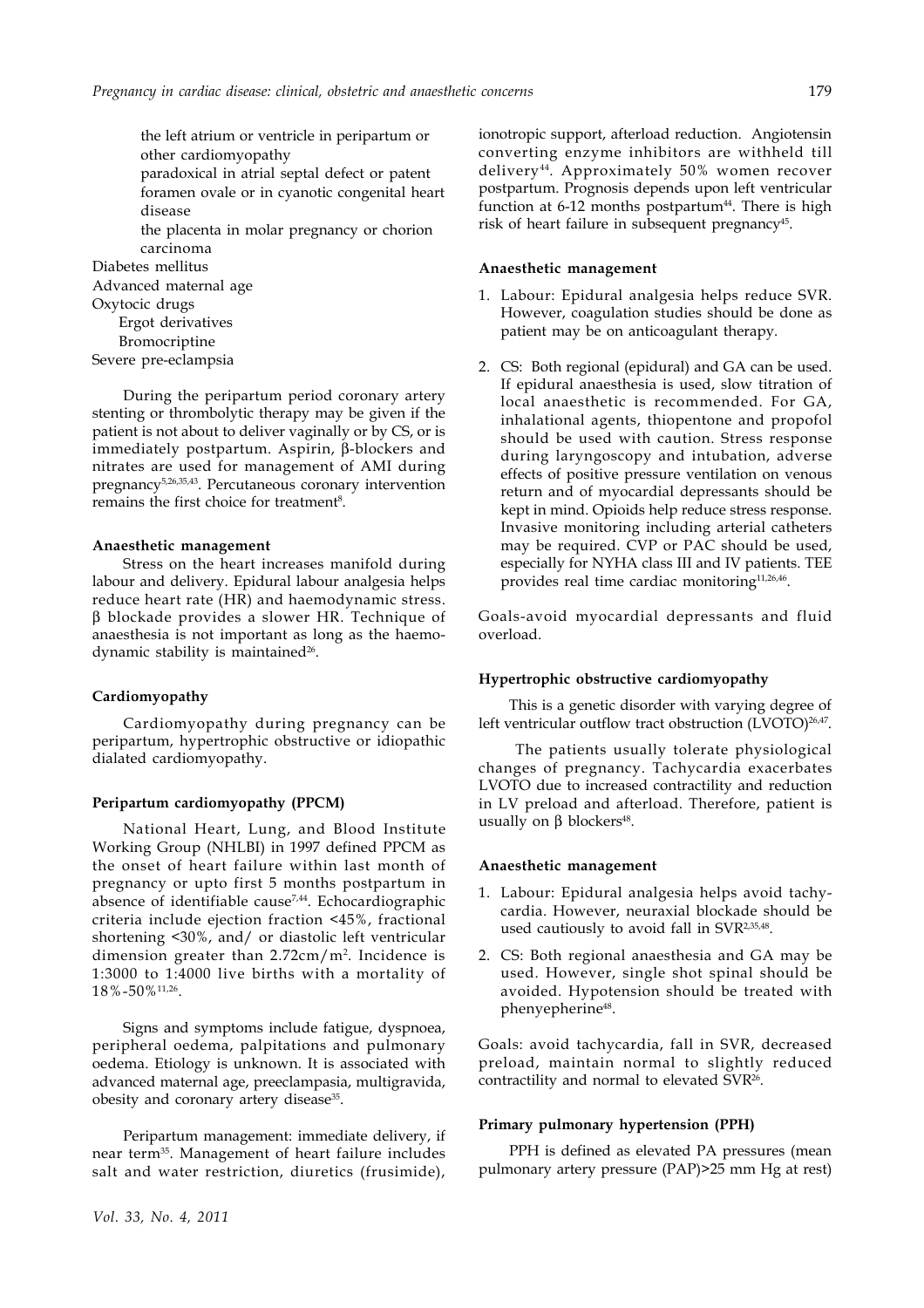in absence of primary cardiac disease2,35. In the peripartum period right ventricular failure can occur. Thromboembolism is also common during this period<sup>35</sup>.

#### **Anaesthetic management**

- 1. Labour: Epidural analgesia is preferred<sup>26</sup>. Oxytocin should be used with caution to avoid fall in SVR and increase in PVR. Avoid carboprost and methergine<sup>2,35</sup>.
- 2. CS: CS may be required in cases with severe disease with RV failure<sup>50</sup>. Both epidural anaesthesia and GA may be used. However, a slow induction epidural anaesthesia is advised. Vasopressors increase pulmonary artery pressure and should be used with caution<sup>49</sup>. Invasive monitoring includes arterial catheters, CVP/PAC and TEE<sup>2,35</sup>.

Goals: similar to Eisenmenger syndrome<sup>26</sup>.

### **Obstetric care post cardiac transplant**

Increasing evidence shows that pregnancy is well tolerated by cardiac transplant patient, provided cardiovascular and renal functions are preserved prior to pregnancy<sup>2,34,51,52</sup>. The transplanted heart is devoid of any nerve supply and relies on intrinsic adrenergic receptors. Hence, baseline tachycardia (HR approximately 100/min) is present. Heart is unresponsive to vagolytics<sup>51,53</sup>. There is accelerated coronary artery disease, impaired cardiac function and immunosuppression<sup>2,34</sup>. There is increased risk of graft rejection, preterm delivery, hypertension, preeclampsia, fetal growth retardation and dysarrythmia in the peripartum period<sup>51</sup>. Dosage of immunosuppressants may need to be altered due to changes in blood volume<sup>26</sup>. Assessment of cardiac function and graft rejection has to be done by recent echocardiography, cardiac catheterisation and myocardial biopsy2 . The cardiac transplanted patients tolerate vaginal delivery well. CS should be done only for obstetric reasons<sup>54</sup>. However, the cesarean section rate in transplanted women is high<sup>55</sup>.

### **Anaesthetic management**

Spinal, epidural and general anaesthesia have all been successfully used for postcardiac transplant patient. Epidural anaesthesia with slow titration to avoid fall in SVR is the preferred approach. Avoid epinepherine in epidural injections to prevent tachycardia. Bradycardia is treated with direct acting sympathomimetics (isoproternol, epinepherine). Hypotension is managed with phenylepherine. Invasive monitoring is avoided due to high risk of infection in immunosuppressed patients. Stress dose

steroids have to be given. GA, if required, has to be tailored to maintain haemodynamic status<sup>26</sup>.

Goals: strict asepsis, avoid myocardial depressants, avoid tachycardia, hypertension and aortocaval compression, maintain normal filling pressures<sup>26</sup>.

# **Conclusion**

 Every female, including those with cardiac disease, has a right to enjoy motherhood. Given the complexities of cardiac disease, a pregnant cardiac patient has to be managed by coordinated efforts of the obstetrician, cardiologist and the anaesthetist. We need a good antenatal, intranatal and postnatal care to help such patients complete the peripartal period safely. We also need to strengthen our peripheral health infrastructure to cater to the unique requirements of these patients. Proper orientation of the obstetrician and the anaesthetist to the pathophysiological changes of cardiac disease is absolutely necessary.

# **References**

- 1. Oakley C. Overview. In: Okley C, Warnes CA ed. Heart disease in pregnancy, 2nd ed. Massachusetts: Blackwell publishing; 2007.
- 2. Harnett M, Mushlin PS, Camann WR. Cardiovascular disease. In: Chestnut DH, ed. Obstetric anesthesia: principles and practice, 3rd ed. Philadelphia: Elsevier Science, Mosby; 2004.
- 3. Siu SC, Semer M, Coleman JM, *et al*. Prospective multicenter study of pregnancy outcomes in women with heart disease. *Circulation* 2001; **104**: 515-21.
- 4. McFaul PB, Dornan JC, Lamki H, *et al*. Pregnancy complicated by maternal heart disease. A review of 519 women. *Br J Ostet Gynaecol*. 1988; **95**: 861-7.
- 5. vanMook WN, Peeters L. Seve cardiac disease in pregnancy part I: Hemodynamic changes and complaints during pregnancy, and general management of cardiac disease in preganacy. Part II: Impact of cangenital and acquired cardiac diseases in pregnancy. *Curr Opin Crit Care* 2005; **114**: 450-527.
- 6. Nelson-Piercy C. Heart disease. In: Nelson-Piercy C, ed. Handbook of Obstetric Medicine, 2nd Edn. Martin Dunitz: Taylor & Francis Group, 2002.
- 7. Burt CC, Durbridge J. Management of cardiac disease in pregnancy. *CEACP* 2009; 9(2).
- 8. Steer PJ, Gatzoulis MA, Baker P. Heart Disease and Pregnancy. London: RCOG Press, 2006.
- 9. Boyle RK. Anaesthesia in parturients with heart disease: a five year review in an Australian tertiary hospital. *Int J Obstet Anesth* 2003; **12**: 173-7.
- 10. Tamhane P, O'sullivan G, Reynolds F. Oxytocin in parturients with cardiac disease. *Int J Obstet Anesth* 2006; **15**: 332-3.

*Sri Lanka Journal of Obstetrics and Gynaecology*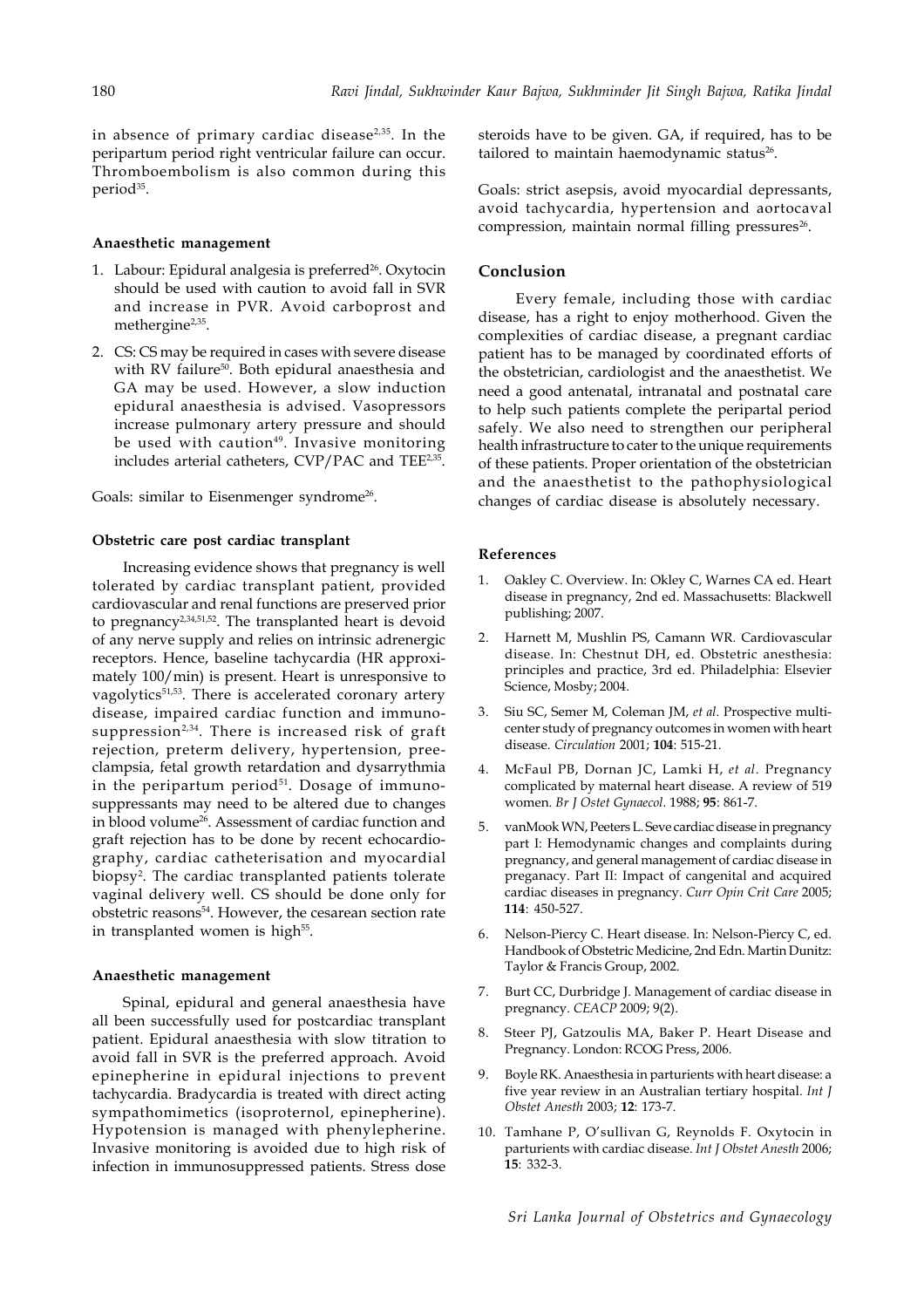- 11. Chohan U, Afshan G, Mone A. Anaesthesia for caesarean section in patients with cardiac disease. *J Pak Med Assoc* 2006; **56**(1); 32-8.
- 12. Biswas RG, Bandyopadbyay BK, Sarka M, Starkar UK, Gaswami A, Mukhejee P. Perioperative management of pregnant patient with heart disease for caesarean section under anaesthesia. *JPMA* 2003; **8**: 1-7.
- 13. Williams RG, Pearson GD, Barst RJ, *et al*. Report of the National Heart, Lung, and Blood Institute Working Group on research in adult congenital heart disease. *J Am Coll Cardiol* 2006; **47**: 701-7.
- 14. Kuczhowski KM. Labour analgesia for parturient with cardiac disease - what does an obstetrician need to know? *Acta Obstet Gynecol Scand* 2004; **83**: 223-33.
- 15. Skorton DJ, Garson A Jr, Allen HD, *et al*. Task force 5: Adults with congenital heart disease: Access to care. *J Am Coll Cardiol* 2001; **37**: 1193-8.
- 16. Head CE, Thorne SA. Congenital heart disease in pregnancy. *Postgrad Med J* 2005; **81**: 292-8.
- 17. Heggie J, Kasrski J. The anesthesiologist's role in adults with congenital heart disease. *Cardiol clin* 2006; **24**: 571-85.
- 18. Touati GD, Vouhe PR, Amodeo A, *et al*. Primary repair of tetralogy of Fallot in infancy. *J Thorac Cardiovasc Surg* 1990; **99**: 396-402.
- 19. Lovell AT. Anaesthetic implications of grown-up congenital heart disease. *BJA*. 2004; **93**: 12-39.
- 20. Nollert G, Fischlein T, Bouterwek S, *et al*. Long term survival in patients with repair of tetralogy of Fallot: 36 year followup of 490 survivors of the first year after surgical repair. *J Am Coll Cardiol* 1997; **30**: 1374-83.
- 21. Moodie DS. Diagnosis and management of congenital heart disease in the adult. *Cardiol Rev.* 2001; **9**: 276-81.
- 22. Brickner ME, Hills LD, Lange RA. Congenital heart disease in adults. Second of two parts. *NEJM* 2000; **342**: 334-42.
- 23. Deanfield J, Thaulow E, Warnes C, *et al*. Management of grown up congenital heart disease: The Task Force on the Management of Grown up Congenital Heart Disease of the European society of Cardiology. *Eur Heart J* 2003; **24**: 1035-84.
- 24. Sameulson PN, Lell WA. Tetrology of Fallot. In lake CL ed. Pediatric cardiac anesthesia, 3rd ed. Stamford: Appleton & Lange; 1998: 303-14.
- 25. Maranets I, Hines RL. Congenital Heart Disease. In: Hines RL, Marschall KE ed. Anesthesia and Co-existing Disease, 5th ed. Philadelphia: Churchill Livingstone. 2009: 43-60.
- 26. Weitzel NS, Gravlee GP. Cardiac disease in the obstetric patient. In: Bucklin BA, Gambling DR, Wlody D ed. A practical approach to obstetric anesthesia, Philadelphia: Lippincott Williams & Wilkins. 2009: 403-34.
- 27. Kirklin JW, Blackstone EH, Kirklin JK, *et al*. Surgical results and protocols in the spectrum of tetralogy of fallot. *Ann Surg* 1983; **198**: 251-65.
- 28. Veldtman GR, Connolly HM, Orszulak TA, *et al*. Outcomes of pregnancy in women with tetralogy of fallot. *J Am Coll Cardiol* 2004; **44**: 174-180.
- 29. Ghai B, Mohan V, Khetarpal M, Malhotra N. Epidural anaesthesia for C Section in patients with Eisenmenger syndrome. *Int J Obstet Anaesthesia* 2002; **11**: 44-47.
- 30. Martin JT, Tautz TJ, Antognini JF. Safety of regional anesthesia in Eisenmenger's syndrome. *Reg Anesth Pain Med.* 2002; **27**: 509-13.
- 31. Brickner ME, Hills LD, Lange RA. Congenital heart disease in adults. First of two parts. *NEJM* 2000; **342**: 256-63.
- 32. Laura L, Klein MD, Henry L, Galar MD. Cardiac diseases in pregnancy. *Clin Obstet Gynecol N Am* 2004; **31**: 429-59.
- 33. Herrera A. Valvular Heart Disease. In: Hines RL, Marschall KE ed. Anesthesia and Co-existing Disease, 5th ed. Philadelphia: Churchill Livingstone. 2009: 27-42.
- 34. Ramsey PS, Ramin KD, Ramin SM. Cardiac disease in pregnancy. *Am J Perinatol.* 2001; **18**: 245-66.
- 35. Ray P, Murphy GJ, Shut LE. Recognition and management of maternal cardiac disease in pregnancy. *BJA* 2004; **93**: 428-39.
- 36. Barash PG, Nardi D, Hammond G, Walker-Smith G, Capuano D, Laks H, *et al*. Catheter-induced pulmonary artery perforation. mechanisms, management and modifications. *J Thorac Cardiovasc Surg* 1981; **82**: 5-12.
- 37. Siu SC, Colman JM. Heart disease and pregnancy. *Heart* 2001; **85**: 710-15.
- 38. Clark SL, Phelan JP, Greenspoon J, *et al*. Labor and delivery in the presence of mitral stenosis: Central hemodynamic observations. *Am J Obstet Gynecol* 1985; **152**: 984-88.
- 39. Pan P, D'Angelo R. Anesthetic and analgesic management of mitral stenosis during pregnancy. *Reg Anesth Pain Med* 2004; **29**: 1382-85.
- 40. Rayburn WF, Fontana ME. Mitral vale prolaspe and pregnancy. *Am J Obstet Gynecol* 1981; **141**: 9-11.
- 41. Warnes CA, Williams RG, Bashore TM, Child JS, Connolly HM, Dearani JA, *et al*. ACC/AHA 2008 Guidelines for the Management of Adults with Congenital Heart Disease: Executive Summary: a report of the American College of Cardiology/American Heart Association Task Force on Practice Guidelines (writing committee to develop guidelines for the management of adults with congenital heart disease). *Circulation* 2008; **118**(23): 2395-451.
- 42. Ladner HE, Danielsen B, Gilbert WM. Acute myocardial infarction in pregnancy and puerperium: A population based study. *Obstet Gynecol* 2005; **105**: 480-84.
- 43. Lewis, G (ed.). The Con?dential Enquiry into Maternal and Child Health (CEMACH). Saving Mothers' Lives: reviewing maternal deaths to make motherhood safer 2003- 2005. The Seventh Report on Con?dential Enquiries into Maternal Deaths in the United Kingdom. London: CEMACH, 2007.